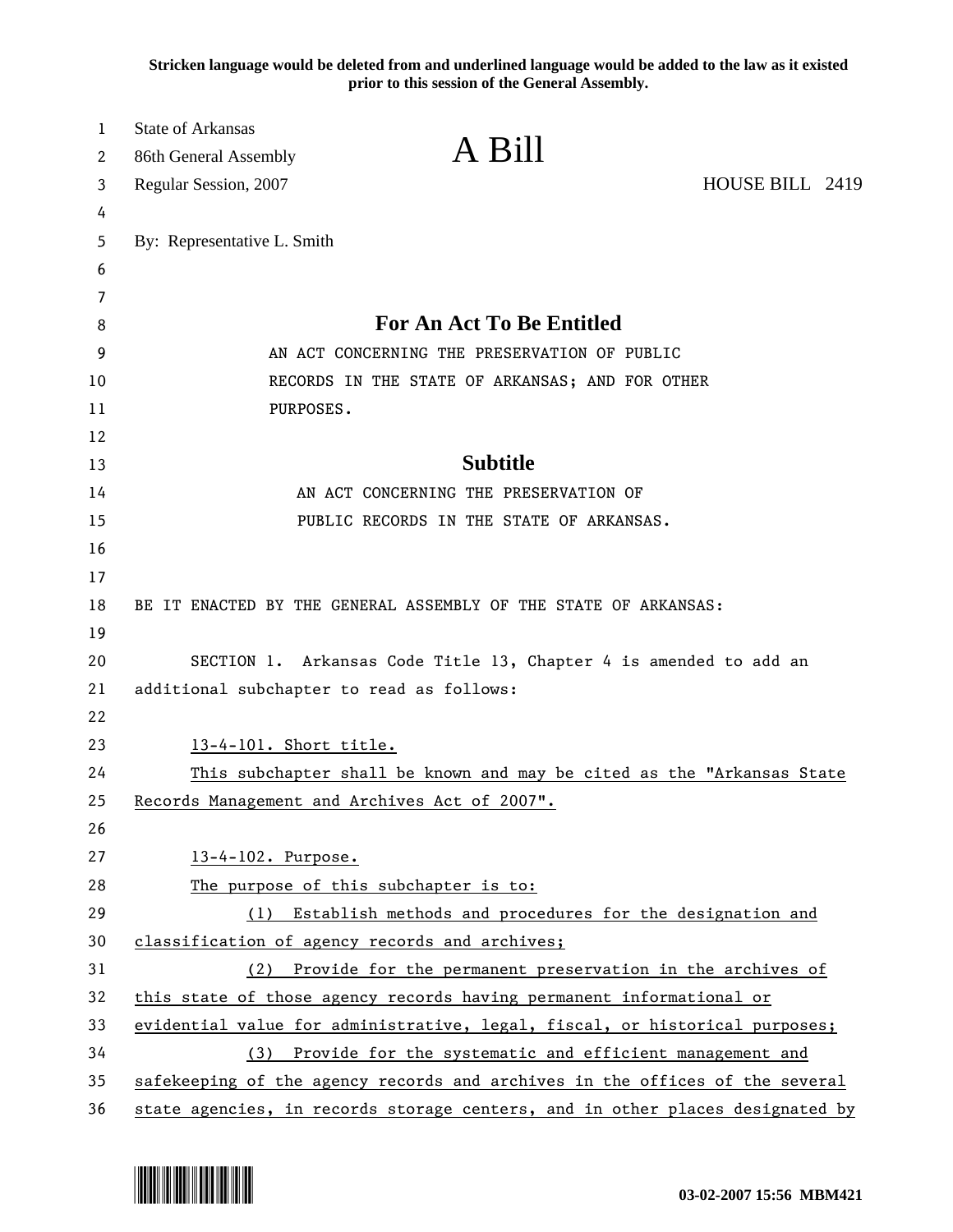| $\mathbf{1}$   | the appropriate officials;                                                  |
|----------------|-----------------------------------------------------------------------------|
| $\overline{2}$ | (4) Assist state agencies in classifying, maintaining, storing,             |
| 3              | and preserving agency records and documents;                                |
| 4              | (5) Establish an orderly procedure to relieve agency officials              |
| 5              | of duties and responsibilities for the preservation and storage of agency   |
| 6              | records that have significant public value, yet no longer serve any useful  |
| 7              | purpose in the office in which originally preserved;                        |
| 8              | (6) Provide for the lawful disposition of noncurrent agency                 |
| 9              | records having negligible permanent informational or evidential value for   |
| 10             | administrative, legal, fiscal, or historical purposes;                      |
| 11             | (7) Prohibit the estrangement, expropriation, alienation,                   |
| 12             | secretion, or premature destruction of agency records and archives; and     |
| 13             | (8) Provide for the recovery of agency records and archives as              |
| 14             | may have been or may be unlawfully estranged, expropriated, alienated, or   |
| 15             | secreted.                                                                   |
| 16             |                                                                             |
| 17             | 13-4-103. Definitions.                                                      |
| 18             | As used in this subchapter:                                                 |
| 19             | (1) "Agency official" means the head or principal official of               |
| 20             | any agency, either elected or appointed, who is the custodian of all agency |
| 21             | records and is accountable for the management and safekeeping of agency     |
| 22             | records;                                                                    |
| 23             | "Agency records" means public records commonly found in most<br>(2)         |
| 24             | state agencies;                                                             |
| 25             | "Archives" means those agency records that have permanent<br>(3)            |
| 26             | informational or evidential value for administrative, legal, fiscal, or     |
| 27             | historical purposes for preservation in the state archives;                 |
| 28             | $(4)(A)$ "Current agency records" means those agency records                |
| 29             | needed to conduct current agency business.                                  |
| 30             | (B) Agency records shall be immediately accessible and                      |
| 31             | appropriately maintained;                                                   |
| 32             | (5) "Noncurrent agency records" means those agency records no               |
| 33             | longer needed by the agency and that are retained or disposed of under      |
| 34             | retention schedules;                                                        |
| 35             | "Public records" means the same as defined in § 25-19-<br>(6)               |
| 36             | 103(5)(A);                                                                  |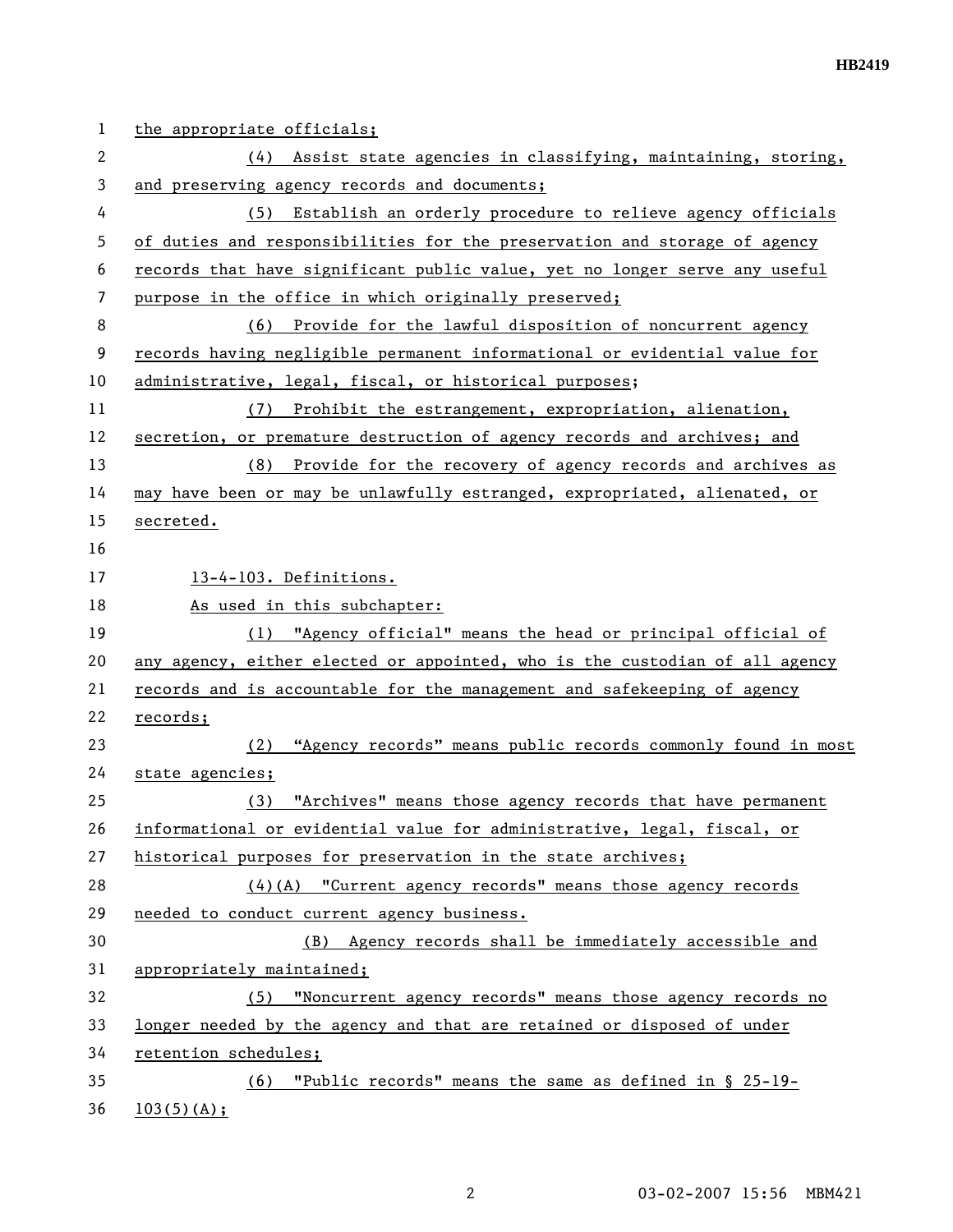| 1  | "Records center" means a centralized area established and<br>(7)              |
|----|-------------------------------------------------------------------------------|
| 2  | maintained by the Arkansas History Commission for housing and servicing       |
| 3  | semicurrent and noncurrent agency records whose reference rate or volume does |
| 4  | not warrant their retention in office space or equipment;                     |
| 5  | "Records officer" means the person who is responsible for<br>(8)              |
| 6  | the overall implementation of the records management activities in his or her |
| 7  | agency;                                                                       |
| 8  | "Retention schedule" means a listing of agency records<br>(9)                 |
| 9  | specifying the length of time each type of agency record is to be maintained  |
| 10 | in an office area or a records center and when such records shall be          |
| 11 | transferred to the state archives or disposed of. The retention schedule may  |
| 12 | also specify the method of disposition;                                       |
| 13 | (10) "Semicurrent records" means those agency records no longer               |
| 14 | needed in agency office space to conduct current business and that are        |
| 15 | retained under retention schedules in records centers;                        |
| 16 | (11)(A) "State agency" means a state department, board, or                    |
| 17 | commission.                                                                   |
| 18 | "State agency" does not include:<br>(B)                                       |
| 19 | The elected constitutional officers and their<br>(i)                          |
| 20 | staffs;                                                                       |
| 21 | The General Assembly and its committees and<br>(ii)                           |
| 22 | staffs;                                                                       |
| 23 | The Arkansas Supreme Court;<br>(iii)                                          |
| 24 | The Court of Appeals;<br>(iv)                                                 |
| 25 | The Administrative Office of the Courts; and<br>(v)                           |
| 26 | Public institutions of higher education with<br>(vi)                          |
| 27 | respect to academic research, health care, and existing information and       |
| 28 | technology applications and underlying support; and                           |
| 29 | (12) "State Historian" means the State Historian selected by the              |
| 30 | Arkansas History Commission.                                                  |
| 31 |                                                                               |
| 32 | 13-4-104. Title to agency records.                                            |
| 33 | (a) Agency records are declared to be the property of the people of           |
| 34 | this state, and they shall not be stolen, expropriated, alienated, secreted,  |
| 35 | nor destroyed except as provided in this subchapter.                          |
| 36 | (b) Agency records shall be preserved, stored, transferred, destroyed,        |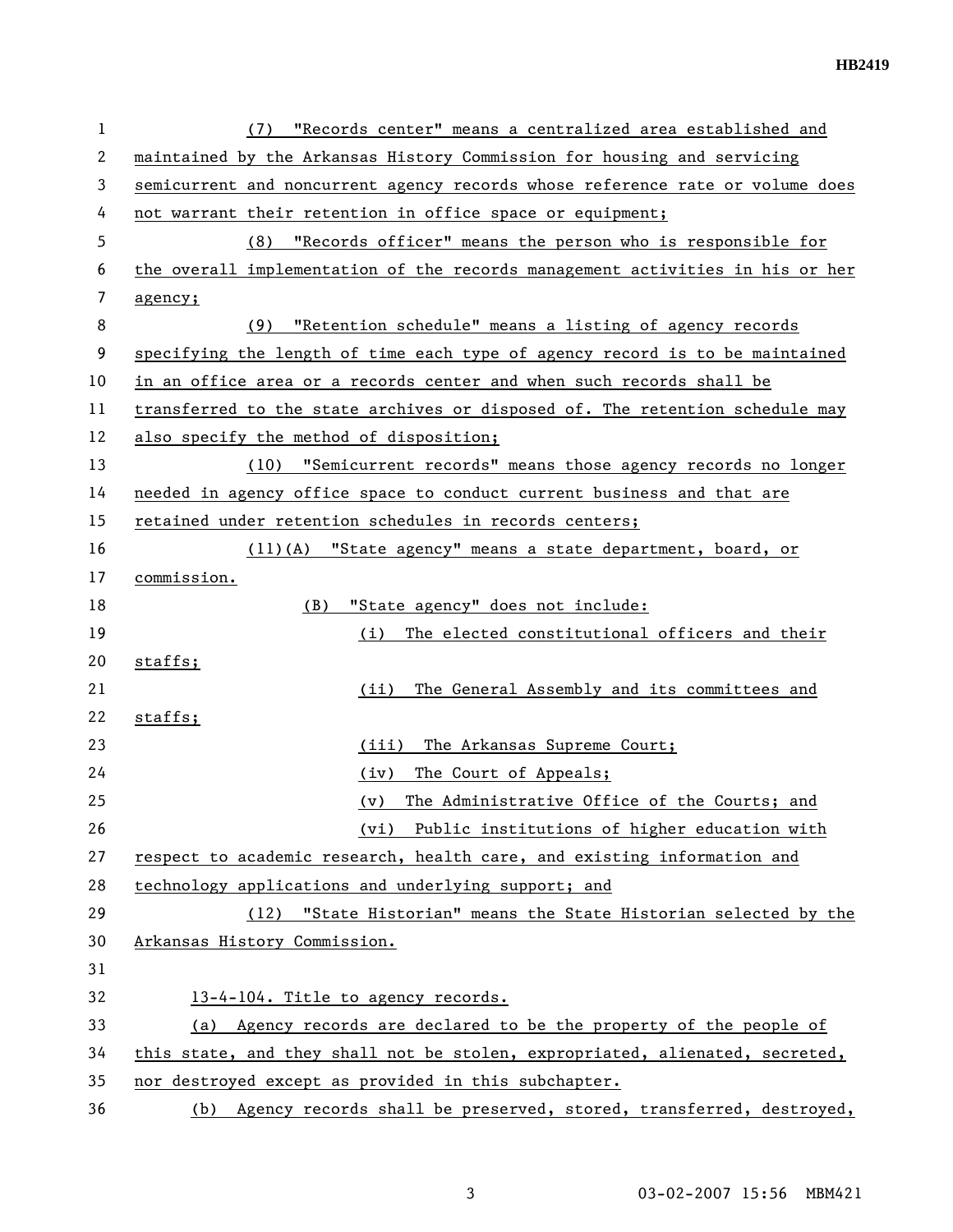| 1  | or otherwise disposed of only in accordance with the provisions of this       |
|----|-------------------------------------------------------------------------------|
| 2  | subchapter.                                                                   |
| 3  | $(c)(1)$ Title to all current, semicurrent, and noncurrent agency             |
| 4  | records in the physical possession of an agency or those stored in a records  |
| 5  | center maintained by the state shall be vested in the agency.                 |
| 6  | Title to all archives in the physical possession of the<br>(2)                |
| 7  | Arkansas History Commission shall be vested in the Arkansas History           |
| 8  | Commission.                                                                   |
| 9  | (d)(1) Nothing in this subchapter shall be construed as in                    |
| 10 | contravention of or in conflict with, nor as broadening or expanding,         |
| 11 | existing or subsequently enacted laws guaranteeing to the people of this      |
| 12 | state the rights of freedom of information or of public access to the records |
| 13 | of the state.                                                                 |
| 14 | No current, semicurrent, or noncurrent agency records in the<br>(2)           |
| 15 | custody of any agency or in the state archives shall be designated,           |
| 16 | classified, regarded, or treated as confidential or as closed to public       |
| 17 | access, except in accordance with law.                                        |
| 18 | All agency records which by the laws of this state are declared to<br>(e)     |
| 19 | be confidential or restricted to specified use only shall not be open to the  |
| 20 | public except in the manner provided by law.                                  |
| 21 |                                                                               |
| 22 | 13-4-105. State Records Commission created.                                   |
| 23 | There is created a State Records Commission to be composed of the<br>(a)      |
| 24 | following members:                                                            |
| 25 | The Governor or his or her designee;<br>(1)                                   |
| 26 | The Secretary of State or his or her designee;<br>(2)                         |
| 27 | The Attorney General or his or her designee;<br>(3)                           |
| 28 | (4)<br>The Commissioner of State Lands or his or her designee;                |
| 29 | The Chief Justice of the Arkansas Supreme Court or his or<br>(5)              |
| 30 | her designee;                                                                 |
| 31 | The Director of the Department of Finance and Administration<br>(6)           |
| 32 | or his or her designee;                                                       |
| 33 | The Director of the Department of Arkansas Heritage or his<br>(7)             |
| 34 | or her designee;                                                              |
| 35 | The State Historian or his or her designee;<br>(8)                            |
| 36 | (9)<br>The President of the Arkansas Historical Association or his            |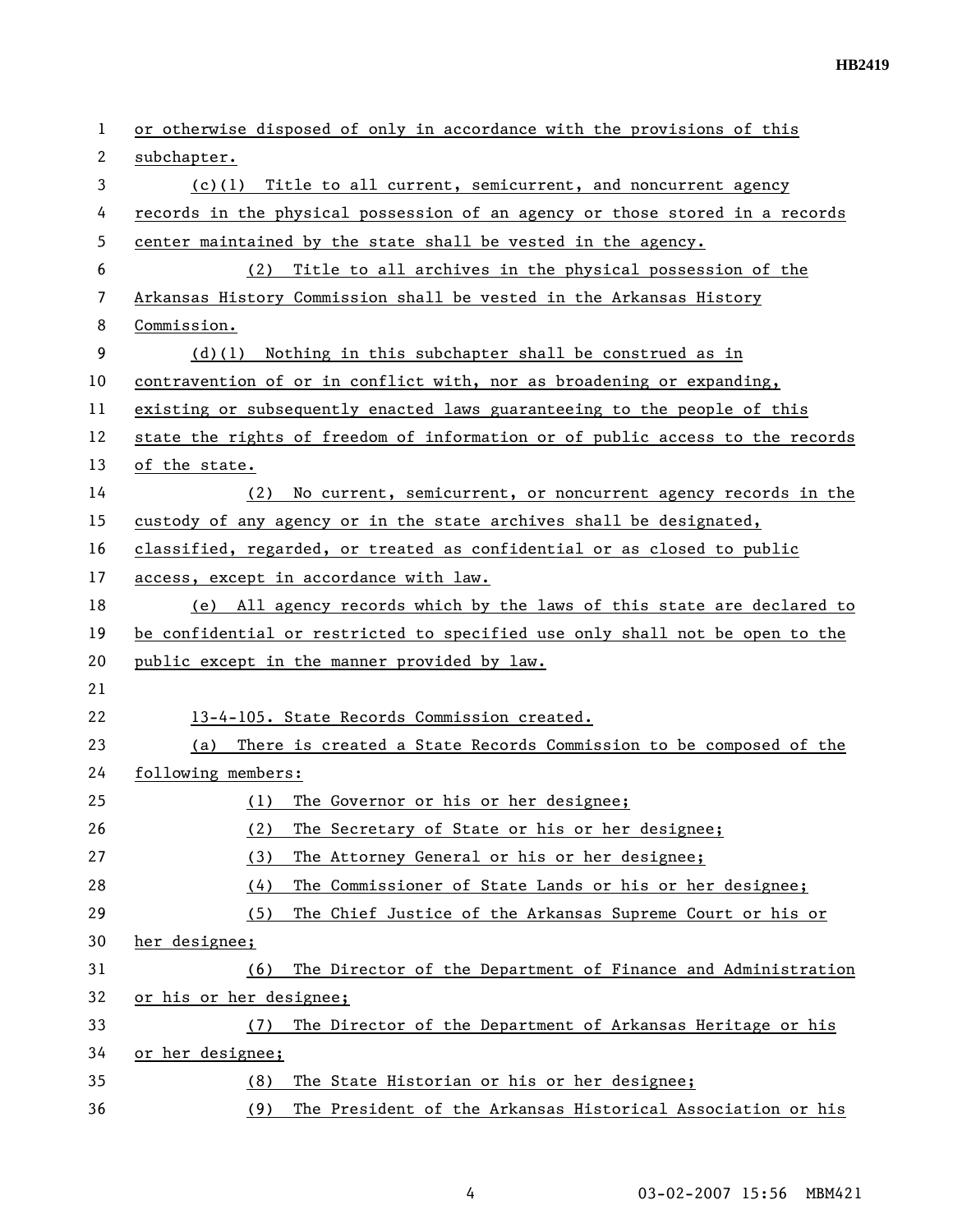| 1  | or her designee; and                                                          |
|----|-------------------------------------------------------------------------------|
| 2  | One (1) member of the general public who shall be appointed<br>(10)           |
| 3  | by and serve at the pleasure of the Governor.                                 |
| 4  | $(b)(1)$ The State Historian shall chair the State Records Commission.        |
| 5  | The State Records Commission shall meet at least one (1)<br>(2)               |
| 6  | time every three (3) months but may meet more often at the call of the chair. |
| 7  | The State Records Commission shall establish rules and<br>(3)                 |
| 8  | procedures for the conduct of its business.                                   |
| 9  | Members of the State Records Commission shall serve without<br>(4)            |
| 10 | compensation but may receive expense reimbursement in accordance with § 25-   |
| 11 | $16 - 901$ et seq.                                                            |
| 12 | (c)(1) The State Records Commission shall promulgate rules to                 |
| 13 | establish standards for the State Records Management and Archives Program.    |
| 14 | The areas in which standards shall be developed shall<br>(2)                  |
| 15 | include, but are not limited to, retention schedules for the control,         |
| 16 | preservation, protection, retention, and disposition of agency records.       |
| 17 | (3) In developing retention schedules, the State Records                      |
| 18 | Commission shall determine from the State Historian which noncurrent agency   |
| 19 | records are of archival value. Such agency records shall be transferred to    |
| 20 | the Arkansas History Commission.                                              |
| 21 |                                                                               |
| 22 | 13-4-106. State Records Management and Archives Program created.              |
| 23 | There is established within the Department of Parks and Tourism a<br>(a)      |
| 24 | State Records Management and Archives Program to be administered by the       |
| 25 | Arkansas History Commission and the State Historian, under the general        |
| 26 | direction and supervision of the Director of the Department of Parks and      |
| 27 | Tourism.                                                                      |
| 28 | $(b)(1)$ It shall be the duty of the State Historian to administer the        |
| 29 | State Records Management Program in accordance with this chapter.             |
| 30 | The State Records Management and Archives Program shall:<br>(2)               |
| 31 | Include a designation by the State Records Commission<br>(A)                  |
| 32 | of those agency records which are to be maintained and preserved by agency    |
| 33 | officials; and                                                                |
| 34 | May include the designation of agency records centers<br>(B)                  |
| 35 | as shall be required from time to time for the storage of semicurrent and     |
| 36 | noncurrent agency records of the agencies when the agency records have been   |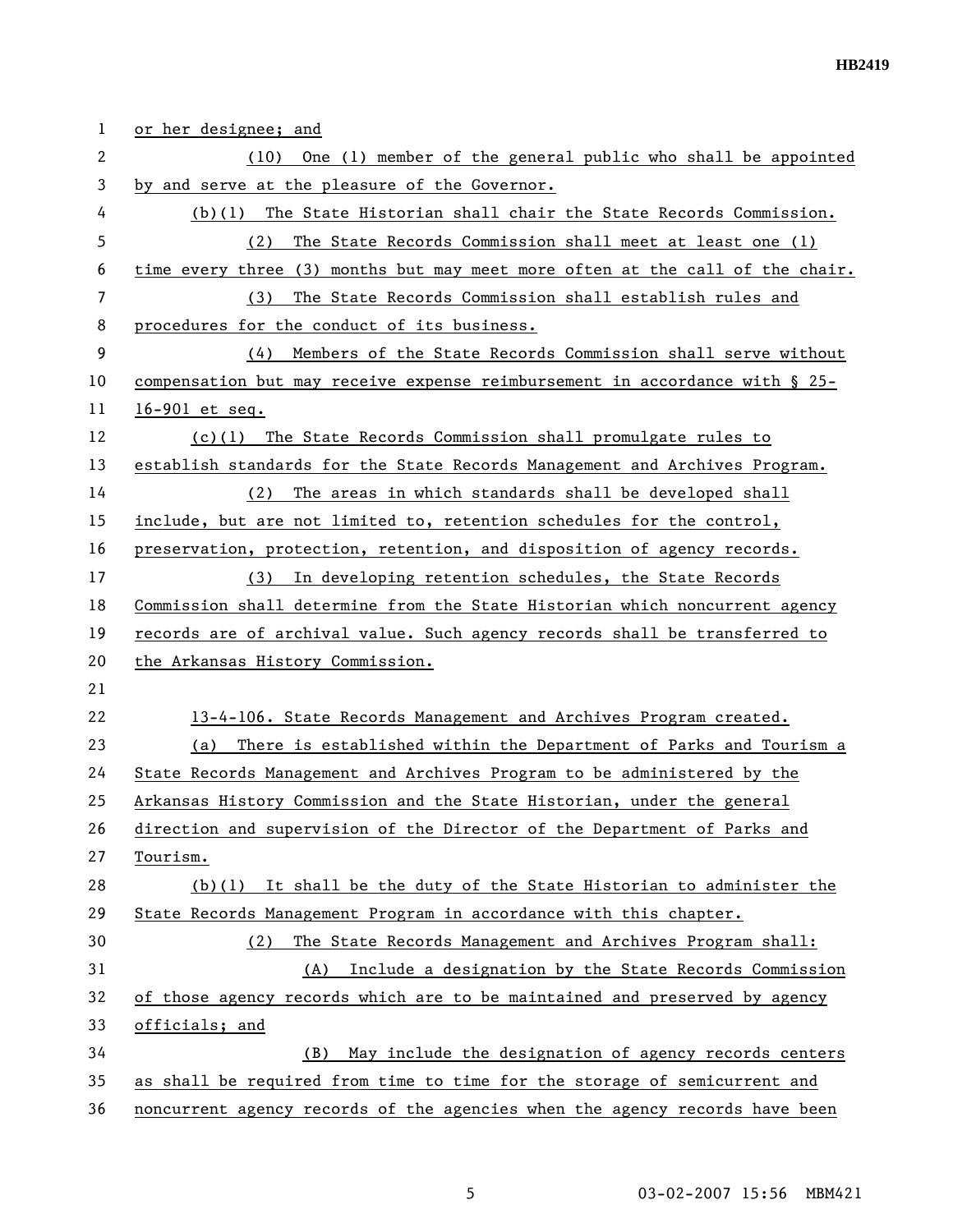| 1              | scheduled for retention and disposal in the manner provided for in this       |
|----------------|-------------------------------------------------------------------------------|
| 2              | section.                                                                      |
| 3              |                                                                               |
| 4              | 13-4-107. State Historian.                                                    |
| 5              | The State Historian shall administer the state archives.<br>(a)               |
| 6              | The State Historian shall designate those noncurrent agency<br>(b)            |
| $\overline{7}$ | records which shall be retained in the state archives.                        |
| 8              |                                                                               |
| 9              | 13-4-108. Agency records.                                                     |
| 10             | Each agency official shall develop and implement an efficient and<br>(a)      |
| 11             | economical program for the management of agency records which shall be        |
| 12             | developed and implemented in accordance with uniform standards and principles |
| 13             | set forth by the State Records Commission.                                    |
| 14             | The agency official shall schedule, in cooperation with the State<br>(b)      |
| 15             | Historian, in accordance with the procedures prescribed by the State Records  |
| 16             | Commission, the retention and ultimate disposition of agency records under    |
| 17             | this subchapter.                                                              |
| 18             | The State Historian shall consult with agency officials in<br>(c)             |
| 19             | developing proposed retention schedules for submission to the State Records   |
| 20             | Commission.                                                                   |
| 21             |                                                                               |
| 22             | 13-4-109. Agency records disposition.                                         |
| 23             | $(a)(1)$ At the expiration of their retention periods as provided in          |
| 24             | retention schedules, or as soon thereafter as shall be practicable, agency    |
| 25             | records designated by the State Historian as archives shall be transferred to |
| 26             | the physical possession of the Arkansas History Commission.                   |
| 27             | (2) A list of agency records so transferred, together with a                  |
| 28             | statement certifying transference signed by the agency official and the State |
| 29             | Historian, shall be preserved in the office of the agency and the office of   |
| 30             | the State Historian.                                                          |
| 31             | $(b)(1)$ All agency records not designated as archives shall be               |
| 32             | destroyed or otherwise disposed of in accordance with the retention           |
| 33             | schedules.                                                                    |
| 34             | (2) A list of agency records so destroyed or disposed of,                     |
| 35             | together with a statement certifying destruction or disposition signed by the |
| 36             | agency official, shall be preserved in the office of the agency.              |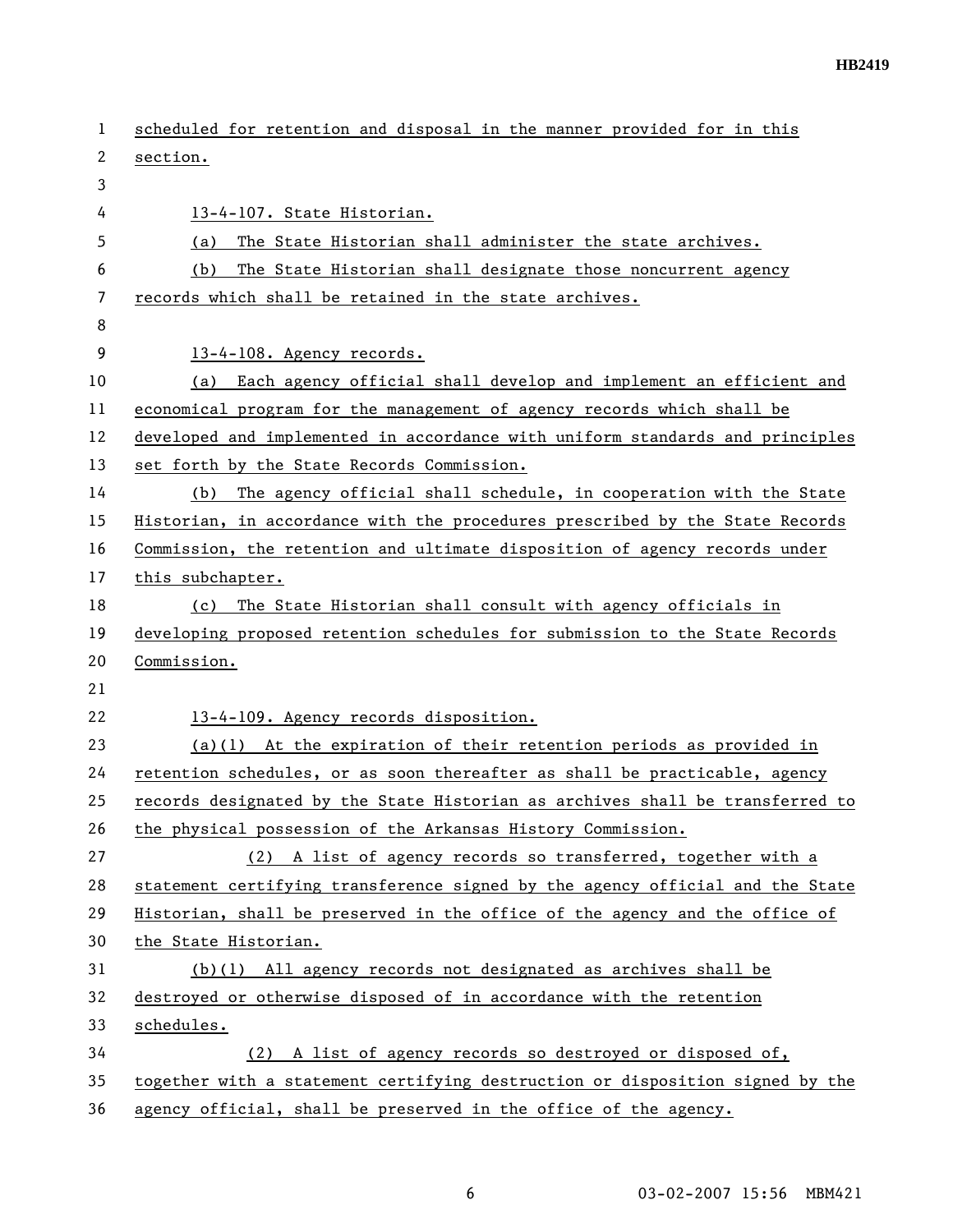| 1  |                                                                               |
|----|-------------------------------------------------------------------------------|
| 2  | 13-4-110. Retention of agency records.                                        |
| 3  | The retention of a record pursuant to this subchapter and the retention       |
| 4  | schedules promulgated by the State Records Commission shall not mean that the |
| 5  | record is required by law to be kept pursuant to the Freedom of Information   |
| 6  | Act of 1967, § 25-19-101 et seq.                                              |
| 7  |                                                                               |
| 8  | 13-4-111. Enforcement and recovery.                                           |
| 9  | $(a)(1)$ In the event any record belonging to an agency is stolen,            |
| 10 | expropriated, alienated, or secreted in an unlawful manner, the agency        |
| 11 | official shall take appropriate action in a court of competent jurisdiction   |
| 12 | to recover the agency records.                                                |
| 13 | (2) The Attorney General shall assist agency officials of state               |
| 14 | agencies in bringing legal actions required to recover as may be required for |
| 15 | the recovery the agency records.                                              |
| 16 | $(b)(1)$ In the event any agency record is prematurely destroyed or lost      |
| 17 | and is not recovered, the agency official shall prepare, if possible, a       |
| 18 | duplicate copy of the record, to be certified by the agency official and      |
| 19 | restored to the agency records.                                               |
| 20 | In the event the agency official is not able to certify all<br>(2)            |
| 21 | facts pertinent to the record, he or she shall certify the identity of the    |
| 22 | lost record and shall certify to such facts as may be determined by him or    |
| 23 | her or employees of the agency and shall maintain the same in the agency      |
| 24 | record files.                                                                 |
| 25 |                                                                               |
| 26 | 13-4-112. Penalties.                                                          |
| 27 | $(a)(1)$ It is unlawful for any person knowingly to steal, expropriate,       |
| 28 | alienate, secrete, or prematurely destroy agency records.                     |
| 29 | (2) It is unlawful for any public official knowingly to fail to               |
| 30 | maintain or preserve or to destroy any record of an agency except in the      |
| 31 | manner and in accordance with the retention schedules promulgated under this  |
| 32 | subchapter.                                                                   |
| 33 | (b) A violation of this section is a Class A misdemeanor.                     |
| 34 |                                                                               |
| 35 | SECTION 2. Arkansas Code § 25-33-104(a), concerning the duties of the         |
| 36 | Executive Chief Information Officer, is amended to read as follows:           |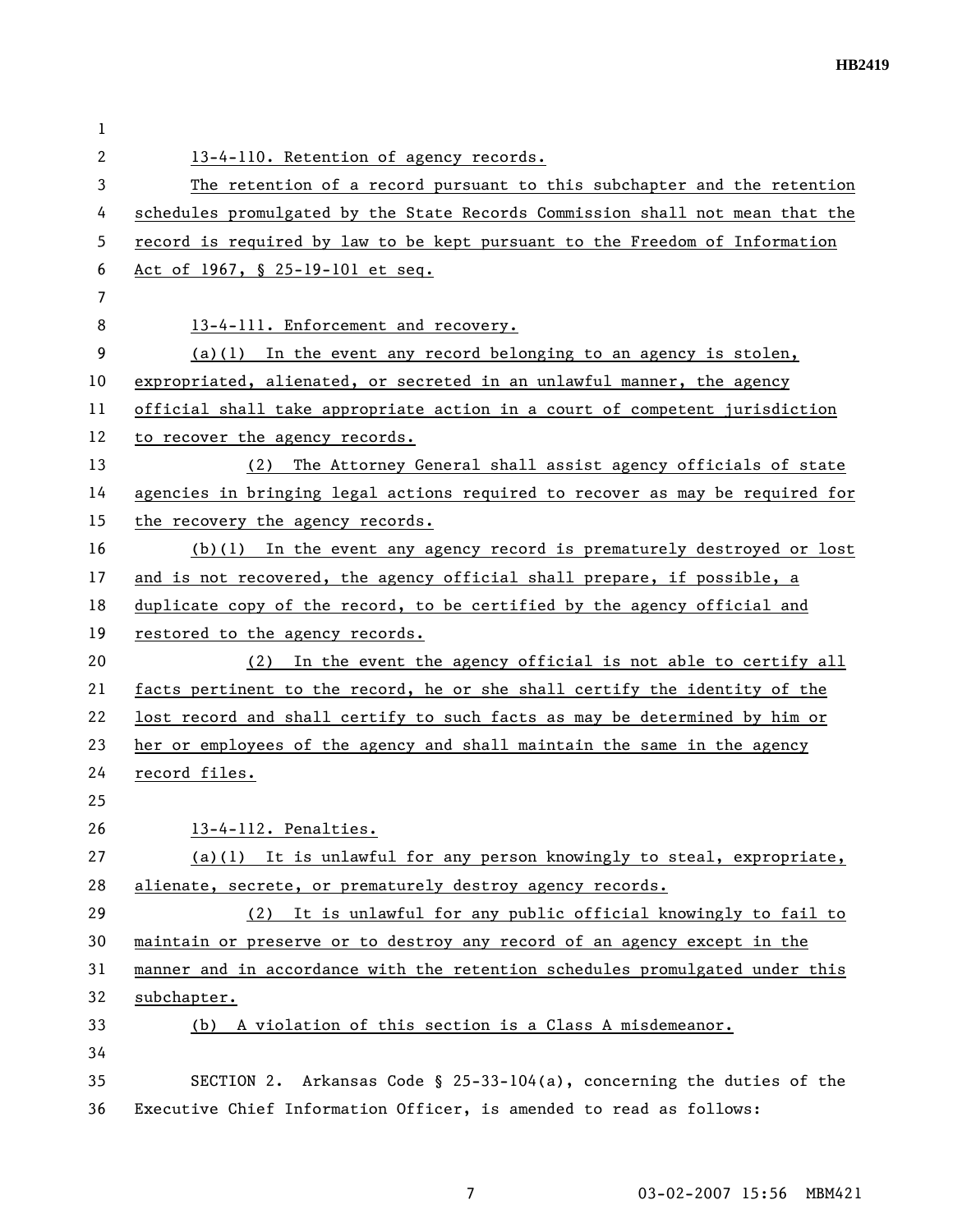1 (a) The Executive Chief Information Officer shall:

2 (1) Utilize any personnel and resources of the Department of 3 Information Systems as deemed necessary with the consent of the Governor, 4 including, but not limited to, the functions currently performed by the 5 Office of Information Technology;

6 (2)(A) Direct the formulation of promulgation of policies, 7 standards, specifications, and guidelines for information technology in the 8 state, including, but not limited to, those required to support state and 9 local government exchange in a secure environment for the acquisition, 10 storage, use, sharing, and distribution of core infrastructure components as 11 defined by the State of Arkansas shared technical architecture.

12 (B) The areas in which standards, policies, and guidelines 13 shall be developed shall include, but are not limited to, retention schedules 14 for control, preservation, protection, and disposition of the electronic 15 records of agencies;

16 (3) Develop a process for how all state agencies shall have 17 input into the formation of these policies, standards, specifications, and 18 guidelines and present the plan to the Governor and the General Assembly;

19 (4) If deemed necessary and appropriate, establish working 20 groups to assist in the formulation of policies, standards, specifications, 21 and guidelines and assure that all agencies have the opportunity to review 22 and comment;

23 (5) Oversee the development of legislation and rules and 24 regulations affecting electronic records management and retention, privacy, 25 security, and related issues;

26 (6) Create a state security office to monitor information 27 resource security issues, coordinate all security measures which could be 28 used to protect resources by more than one (1) governmental entity, and act 29 as an information technology resource to other state agencies;

30 (7) Oversee the development of information technology security 31 policy for state agencies;

32 (8) In consultation with the CIO Council, direct the development 33 of policies and procedures which state agencies shall follow in developing 34 information technology plans and technology-related budgets and technology 35 project justification;

36 (9) Establish criteria for enterprise projects and review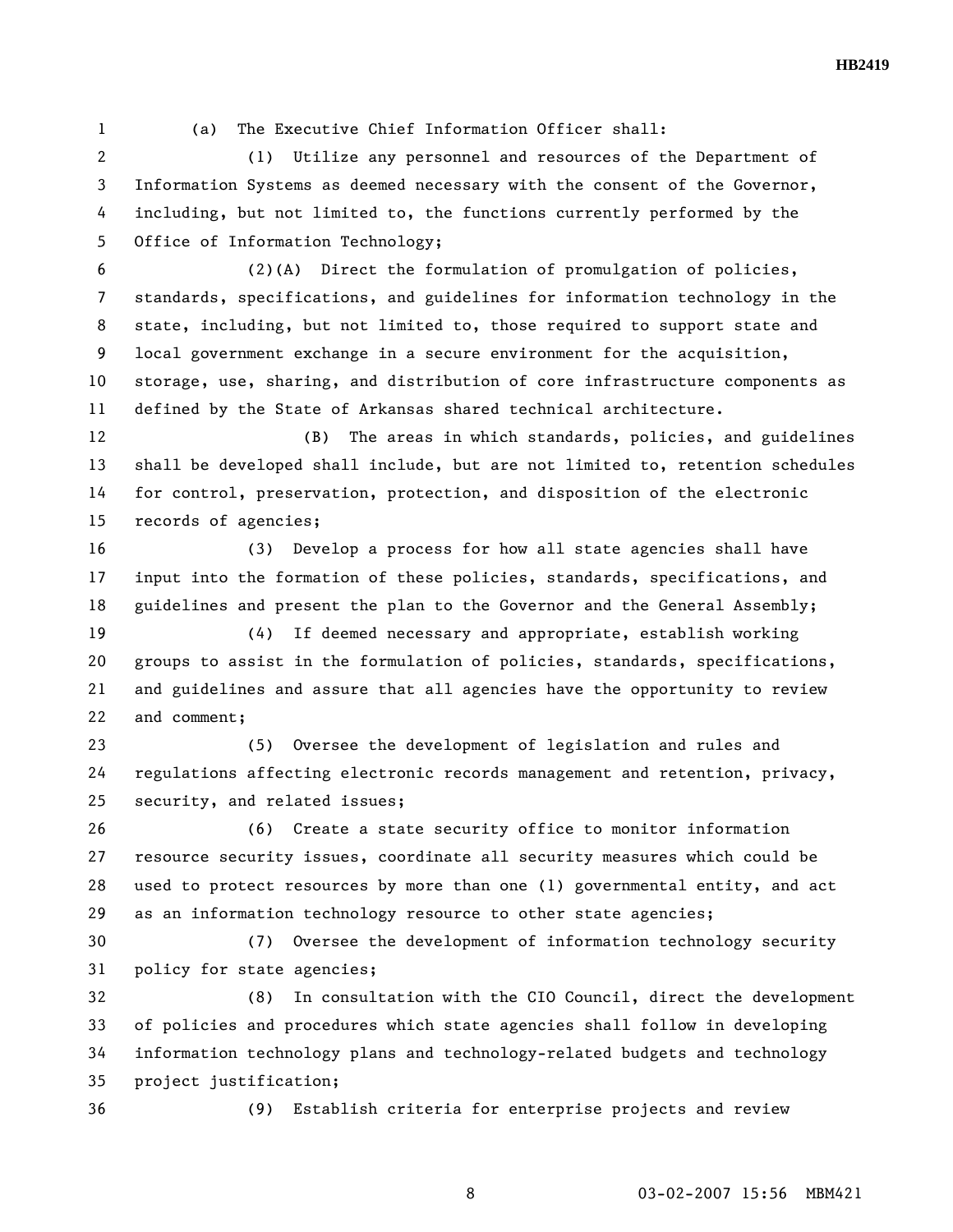**HB2419** 

1 enterprise project plans and budget requests and recommend priorities to the 2 council; 3 (10)(A) Develop plans and implementation strategies to 4 promulgate state-level missions, goals, and objectives for the use of 5 information technology, with the review and advice of the council. 6 (B) These plans and strategies shall include, but not be 7 limited to: 8 (i) Business case development for information 9 technology applications; 10 (ii) Maximizing state purchasing power; 11 (iii) Increasing collaborative efforts for projects 12 of mutual interest; and 13 (iv) Creating opportunities to develop public and 14 private partnerships; 15 (11) Review procurements to ensure conformity with information 16 policies and standards and state-level plans and implementation strategies; 17 (12) Advise state agencies in acquiring information technology 18 service, as well as advise state agencies on information technology contracts 19 and agreements; 20 (13) Make a quarterly report to the Joint Committee on Advanced 21 Communications and Information Technology regarding the status of information 22 technology deployment to meet the goals set forth in this enabling 23 legislation; 24 (14) Solicit, receive, and administer funds from public and 25 private entities to be used for the purchase of information technology 26 resources; and 27 (15) Report to the committee and the Governor the total business 28 analysis prepared for information technology projects; and 29 (16) Develop and promulgate rules and guidelines governing the 30 retention and management of public records commonly found in most state 31 agencies. 32 33 SECTION 3. Arkansas Code § 25-18-603 is amended to read as follows: 34 25-18-603. Definitions. 35 As used in this subchapter:  $36$  (1) "CIO Council" means the same as defined in  $\S$  25-33-102;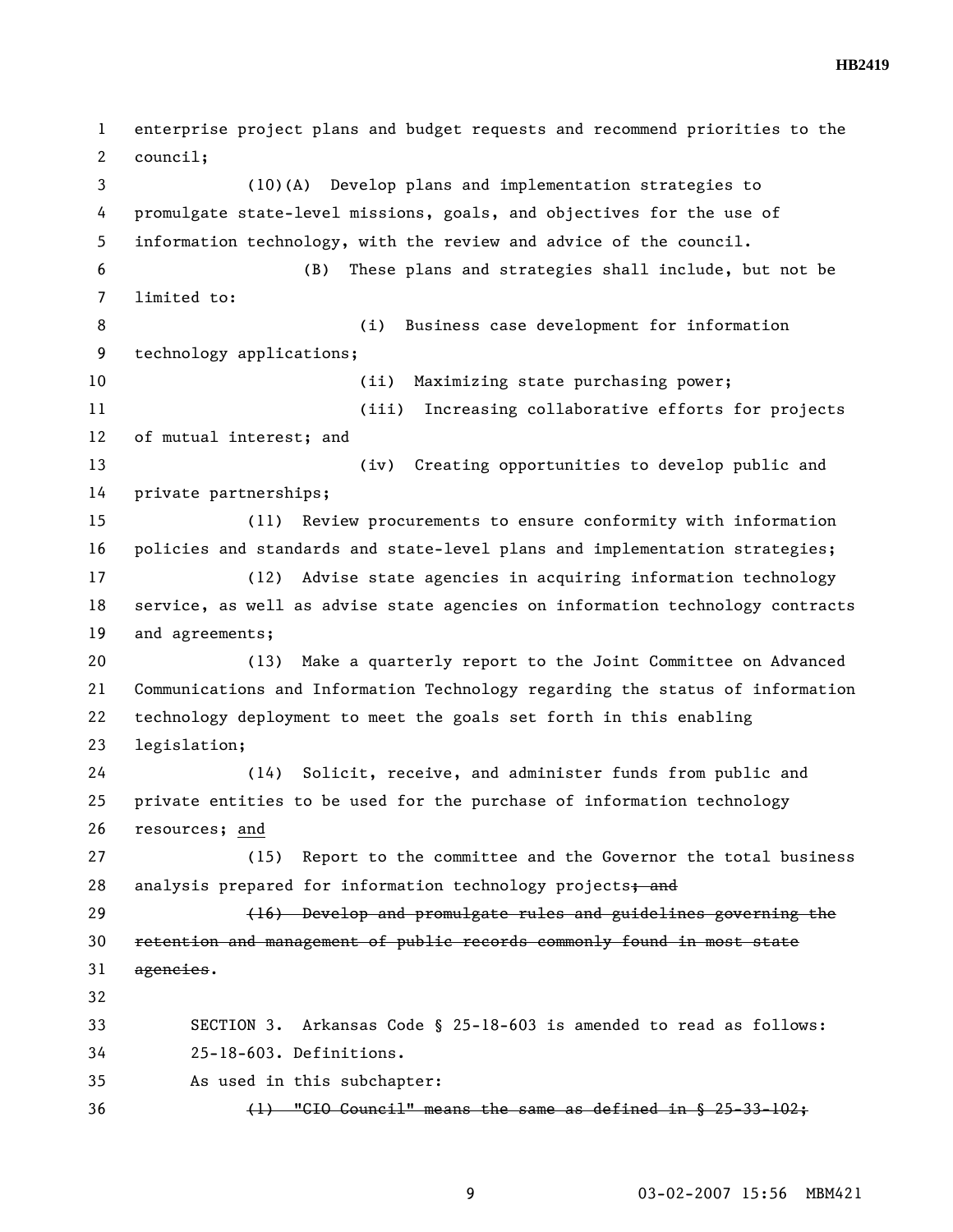| 1  | (2) "Executive Chief Information Officer" means the Executive                                |
|----|----------------------------------------------------------------------------------------------|
| 2  | Chief Information Officer of the state appointed under $\frac{25-33-103}{7}$                 |
| 3  | $(3)(1)$ "Public records" means the same as defined in § 25-19-                              |
| 4  | $103(5)(A);$ and                                                                             |
| 5  | $(4)$ (2)(A) "State agencies" means all state departments, boards,                           |
| 6  | and commissions.                                                                             |
| 7  | "State agencies" does not include:<br>(B)                                                    |
| 8  | (i)<br>The elected constitutional officers and their                                         |
| 9  | staffs;                                                                                      |
| 10 | The General Assembly and its committees and<br>(ii)                                          |
| 11 | staffs;                                                                                      |
| 12 | The Arkansas Supreme Court;<br>(iii)                                                         |
| 13 | The Court of Appeals;<br>(iv)                                                                |
| 14 | The Administrative Office of the Courts; and<br>(v)                                          |
| 15 | (vi) Public institutions of higher education with                                            |
| 16 | respect to academic, research, health care, and existing information and                     |
| 17 | technology applications and underlying support.                                              |
| 18 |                                                                                              |
| 19 | SECTION 4. Arkansas Code § 25-18-604 is amended to read as follows:                          |
| 20 | 25-18-604. Retention requirement.                                                            |
| 21 | $(a)$ $(1)$ The Executive Chief Information Officer State Records                            |
| 22 | Commission shall direct the development of rules and guidelines for the                      |
| 23 | retention of public records commonly found in most state agencies.                           |
| 24 | (2) The CIO Council shall provide review and advice on the rules                             |
| 25 | and guidelines developed pursuant to subdivision $(a)(1)$ of this section.                   |
| 26 | (b) Before January 1, 2006, the Executive Chief Information Officer                          |
| 27 | shall promulgate pursuant to the Arkansas Administrative Procedure Act, § 25-                |
| 28 | 15-201 et seq., rules and guidelines governing the retention and management                  |
| 29 | of public records commonly found in most state agencies, including, but not                  |
| 30 | limited to, electronic records.                                                              |
| 31 | $\left\{\frac{e}{e}\right\}(b)$ Each state agency shall comply with the rules and guidelines |
| 32 | promulgated under this subchapter upon the earlier of:                                       |
| 33 | July 1, 2007; or<br>(1)                                                                      |
| 34 | The line-item appropriation to the agency in question of<br>(2)                              |
| 35 | funds to comply with this subchapter.                                                        |
| 36 | The Executive Chief Information Officer State Records Commission<br>(c)                      |